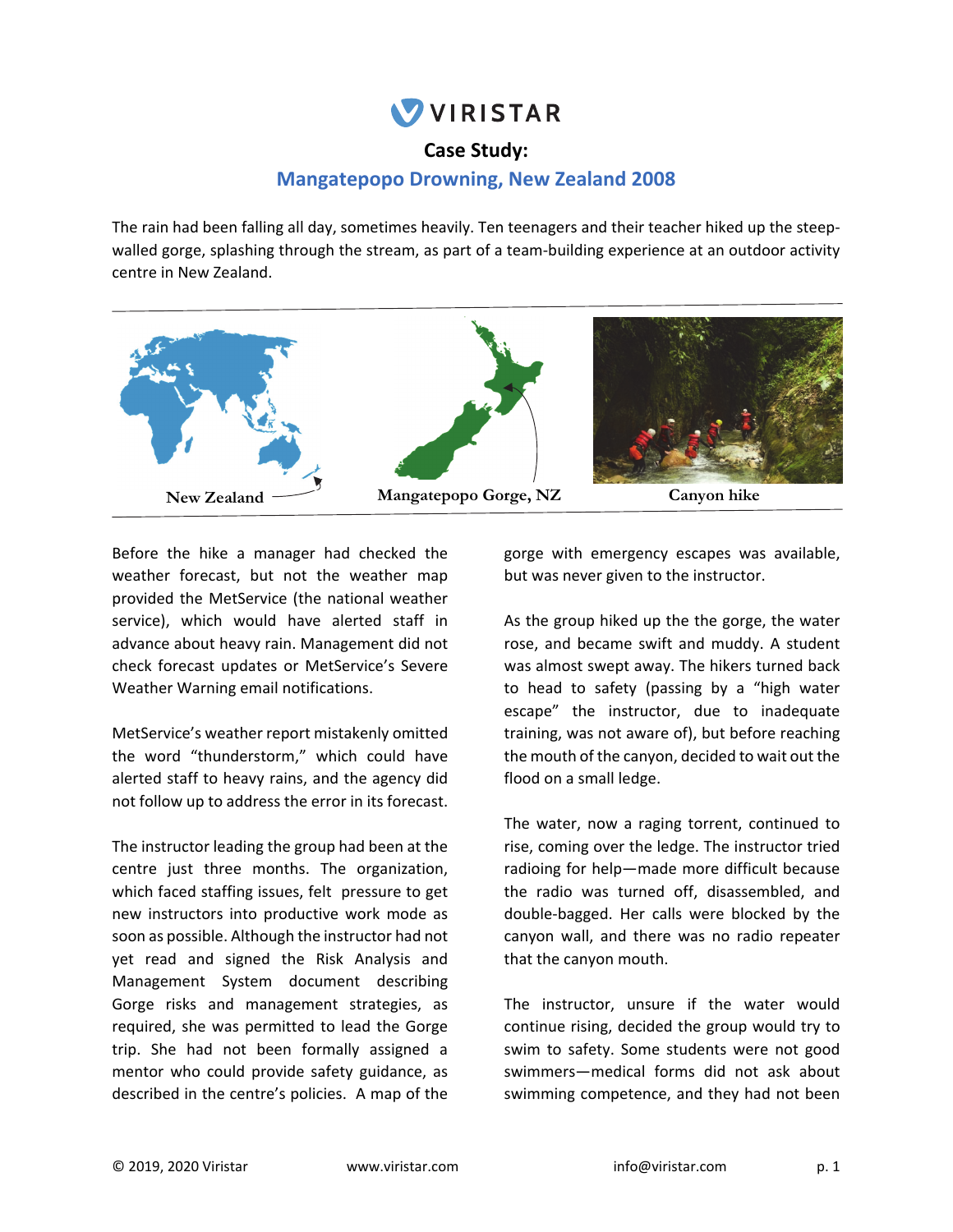filled out completely, omitting the presence of cerebral palsy in one student. Participant swimming ability, required by Centre policy to be assessed, had not been checked.

The instructor jumped from the ledge and swam to safey. Students and the school teacher followed, but several were swept over a dam. Six students and their teacher drowned. Bodies of two students were recovered more than two kilometers downstream.

Although the New Zealand government did not ensure safety standards for outdoor adventure programs were met, for example by a licensing

scheme, safety was important to the centre. However, the impact of financial concers led to pressure to accept bookings even if suitable staff were not available. Rescue drills practicing rescue of groups in the gorge had not been conducted. The organization had a history of blaming staff for accidents, rather than addressing underlying issues.

An external safety audit was being conducted on the day of the tragedy. Despite the death and the many issues leading to it, those issues were not addressed in the audit, and remarkably, the centre passed its safety audit.

### **Risk Management Analysis**

Formal reviews found deficits in the following risk domains. List issues you found in the story above.

| <b>Culture</b>                   | Equipment                      |
|----------------------------------|--------------------------------|
|                                  |                                |
| <b>Activities, Program Areas</b> | <b>Business Administration</b> |
| <b>Staff</b>                     |                                |
|                                  | <b>Outdoor Industry</b>        |
|                                  |                                |
|                                  | Government                     |
| <b>Participants</b>              |                                |
|                                  |                                |